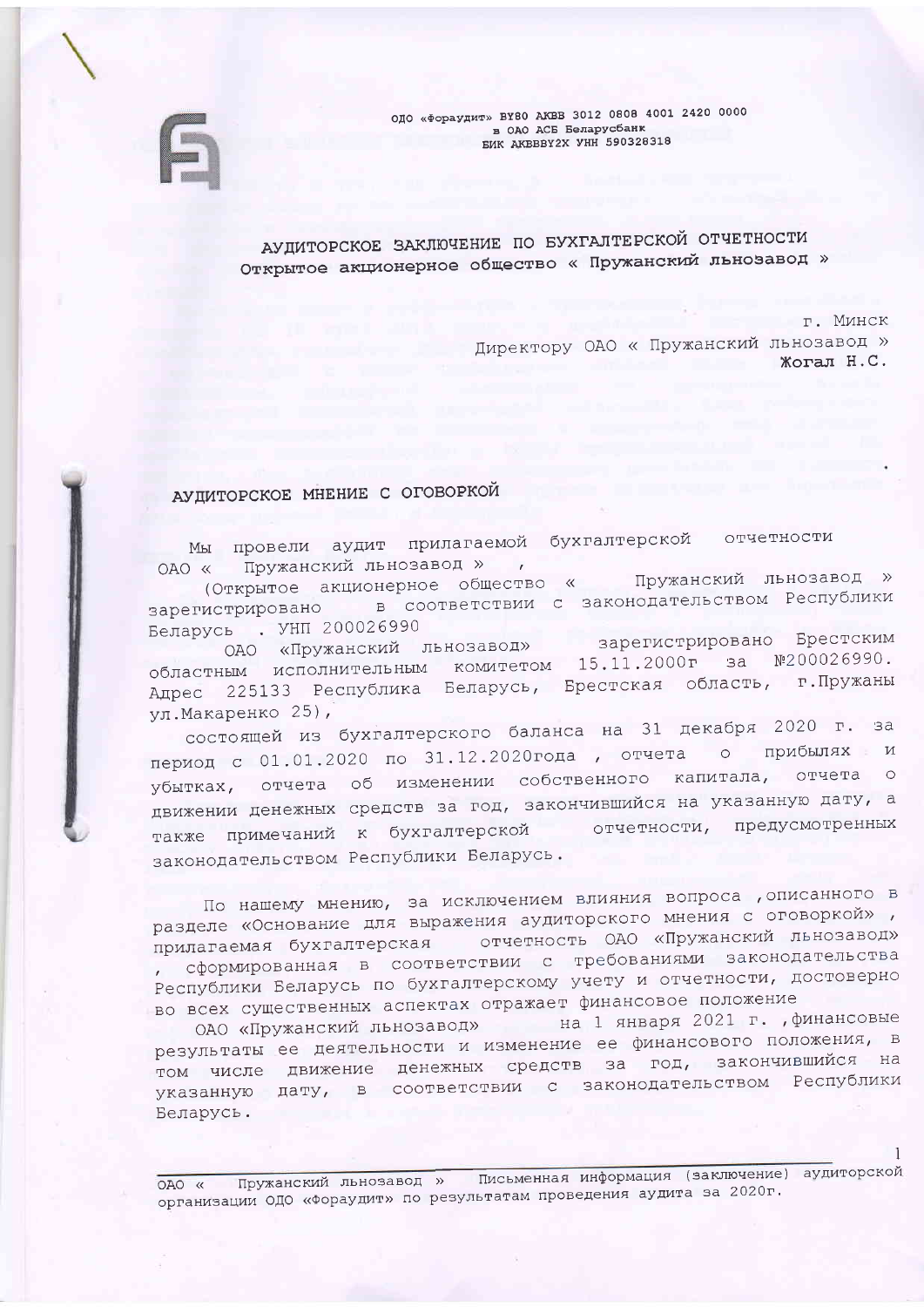# ОСНОВАНИЕ ДЛЯ ВЫРАЖЕНИЯ АУДИТОРСКОГО МНЕНИЯ С ОГОВОРКОЙ

Вместе с тем, как указано в письменной информации Ha предприятии имеет место значительное отвлечение оборотных средств в дебиторскую задолженность 1257 тыс. рублей, в том числе 145 тыс.рублей в просроченную дебиторскую задолженность, что влияет на финансовое состояние и наличие собственных оборотных средств.

Мы провели аудит в соответствии с требованиями Закона Республики Беларусь от 18 июля 2019 года «Об аудиторской деятельности» и международных стандартов аудиторской деятельности. Наши обязанности в соответствии с этими требованиями описаны далее в разделе «Обязанности аудиторской организации по проведению аудита бухгалтерской отчетности» настоящего заключения. Нами соблюдались принцип независимости по отношению к аудируемому лицу согласно требованиям законодательства и нормы профессиональной этики. Мы полагаем, что полученные нами аудиторские доказательства являются достаточными и надлежащими, чтобы служить основанием для выражения нами аудиторского мнения с оговоркой.

#### КЛЮЧЕВЫЕ ВОПРОСЫ АУДИТА

Мы определили, что за исключением вопроса, изложенного в разделе «Основание для выражения аудиторского мнения с оговоркой», иные ключевые вопросы аудита, о которых необходимо сообщить в нашем аудиторском заключении, отсутствуют.

#### ПРОЧАЯ ИНФОРМАЦИЯ

Руководство аудируемого лица несет ответственность за прочую информацию. Прочая информация включает информацию, содержащуюся в годовом отчете, но не включает бухгалтерскую отчетность аудируемого лица и наше аудиторское заключение по ней. Наше мнение о достоверности бухгалтерской отчетности аудируемого лица не распространяется на прочую информацию. В связи с проведением нами аудита бухгалтерской отчетности аудируемого лица наша обязанность заключается в ознакомлении с прочей информацией и рассмотрении при этом вопроса, имеются ли существенные противоречия между прочей информацией и проверенной бухгалтерской отчетностью или нашими знаниями, полученными в ходе аудита, и не содержит ли прочая информация иных возможных существенных искажений. Если в результате рассмотрения прочей информации мы приходим к выводу о том, что прочая информация содержит существенные искажения, мы обязаны сообщить об этом факте. Мы не выявили никаких фактов, которые необходимо отразить в нашем аудиторском заключении.

Пружанский льнозавод » Письменная информация (заключение) аудиторской OAO « организации ОДО «Фораудит» по результатам проведения аудита за 2020г.

2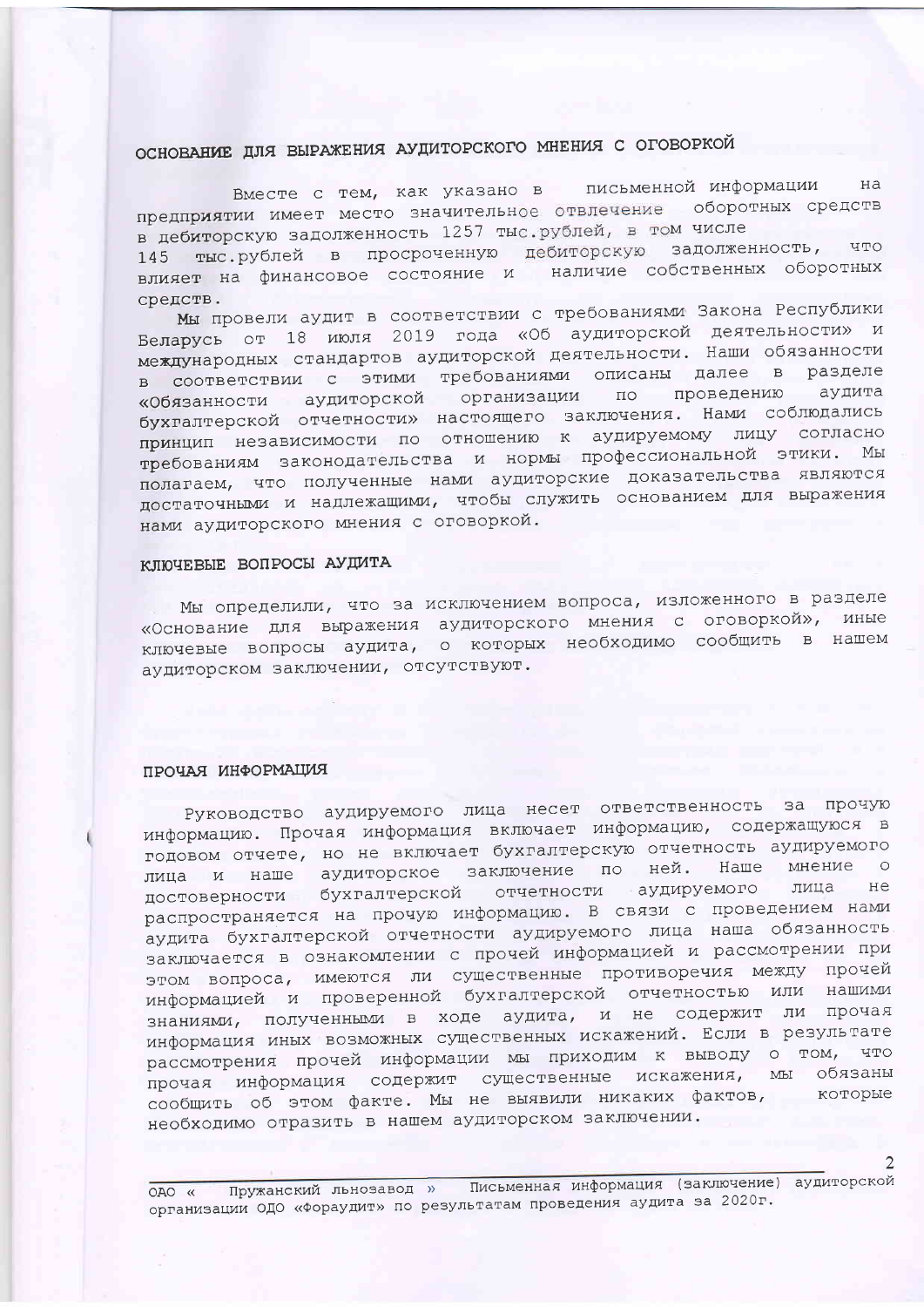## ОБЯЗАННОСТИ РУКОВОДСТВА АУДИРУЕМОГО ЛИЦА ПО ПОДГОТОВКЕ БУХГАЛТЕРСКОЙ ОТЧЕТНОСТИ

лица несет ответственность  $BA$ Руководство аудируемого подготовку и достоверное представление бухгалтерской отчетности в соответствии с законодательством Республики Беларусь и организацию системы внутреннего контроля аудируемого лица, необходимой для подготовки бухгалтерской отчетности, не содержащей существенных искажений, допущенных вследствие ошибок и (или) недобросовестных пействий.

При подготовке бухгалтерской отчетности руководство аудируемого лица несет ответственность за оценку способности аудируемого лица продолжать свою деятельность непрерывно и уместности применения принципа непрерывности деятельности, а также за надлежащее раскрытие в бухгалтерской отчетности в соответствующих случаях сведений, относящихся к непрерывности деятельности, за исключением случаев, когда руководство намеревается ликвидировать аудируемое лицо, прекратить его деятельность или когда у него отсутствует какая-либо иная реальная альтернатива, кроме ликвидации или прекращения деятельности.

полномочиями, несут руководящими Лица, наделенные ответственность за осуществление надзора за процессом подготовки бухгалтерской отчетности аудируемого лица.

### ОБЯЗАННОСТИ АУДИТОРСКОЙ ОРГАНИЗАЦИИ ПО ПРОВЕДЕНИЮ АУДИТА БУХГАЛТЕРСКОЙ ОТЧЁТНОСТИ

Наша цель состоит в получении разумной уверенности в том, что бухгалтерская отчетность аудируемого лица не содержит существенных искажений вследствие ошибок и (или) недобросовестных действий, и в составлении аудиторского заключения, включающего выраженное в установленной форме аудиторское мнение. Разумная уверенность представляет собой высокую степень уверенности, но не является гарантией того, что аудит, проведенный в соответствии  $\overline{C}$ национальными правилами аудиторской деятельности, позволяет выявить все имеющиеся существенные искажения. Искажения могут возникать в результате ошибок и (или) недобросовестных действий и считаются существенными, если можно обоснованно предположить, что в отдельности или в совокупности они могут повлиять на экономические решения пользователей бухгалтерской отчетности, принимаемые на ее основе.

В рамках аудита, проводимого в соответствии с национальными аудиторская организация правилами аудиторской деятельности, применяет профессиональное суждение и сохраняет профессиональный скептицизм на протяжении всего аудита. Кроме того, мы выполняем следующее:

- выявляем и оцениваем риски существенного искажения бухгалтерской отчетности вследствие ошибок и (или) недобросовестных действий; разрабатываем и выполняем аудиторские процедуры в соответствии с

Пружанский льнозавод » Письменная информация (заключение) аудиторской OAO « организации ОДО «Фораудит» по результатам проведения аудита за 2020г.

 $\mathbf{R}$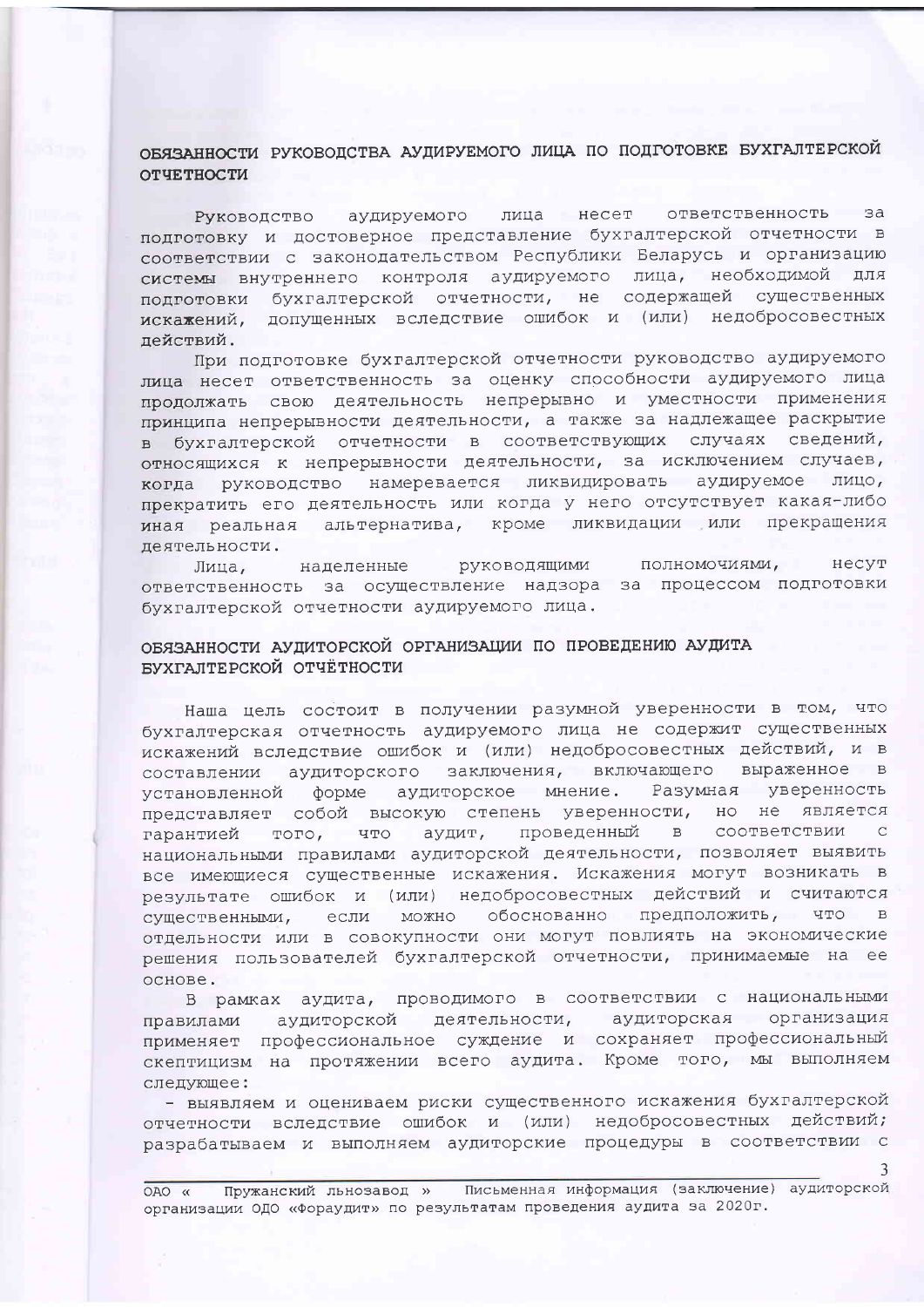оцененными рисками; получаем аудиторские доказательства, являющиеся достаточными и надлежащими, чтобы служить основанием для выражения аудиторского мнения. Риск необнаружения существенных искажений бухгалтерской отчетности в результате недобросовестных действий выше риска необнаружения искажений в результате ошибок, так как недобросовестные действия, как правило, подразумевают наличие специально разработанных мер, направленных на их сокрытие;

- получаем понимание системы внутреннего контроля аудируемого лица, имеющей значение для аудита, с целью планирования аудиторских процедур, соответствующих обстоятельствам аудита, но не с целью мнения относительно эффективности выражения аудиторского функционирования этой системы;

- оцениваем надлежащий характер применяемой аудируемым лицом учетной политики, а также обоснованности учетных оценок и соответствующего раскрытия информации в бухгалтерской отчетности;

- оцениваем правильность применения руководством аудируемого лица допущения о непрерывности деятельности, и на основании полученных аудиторских доказательств делаем вывод о том, имеется ли существенная неопределенность в связи с событиями или условиями, в результате которых могут возникнуть значительные сомнения в способности аудируемого лица продолжать свою деятельность непрерывно. Если мы приходим к выводу о наличии такой существенной неопределенности, мы должны привлечь внимание в аудиторском заключении к соответствующему раскрытию данной информации в бухгалтерской отчетности. В случае, если такое раскрытие информации отсутствует или является ненадлежащим, нам следует модифицировать аудиторское мнение. Наши выводы основываются на аудиторских доказательствах, полученных до даты подписания аудиторского заключения, однако будущие события или условия могут привести к тому, что аудируемое лицо утратит способность продолжать свою деятельность непрерывно;

- оцениваем общее представление бухгалтерской отчетности, ee структуру и содержание, включая раскрытие информации, а также того, обеспечивает ли бухгалтерская отчетность достоверное представление о лежащих в ее основе операциях и событиях.

осуществляем информационное взаимодействие с лицами, Мы наделенными руководящими полномочиями, доводя до их сведения, помимо прочего, информацию о запланированных объеме и сроках аудита, а также о значимых вопросах, возникших в ходе аудита, в том числе о значительных недостатках системы внутреннего контроля.

Мы предоставляем лицам, наделенным руководящими полномочиями, заявление о том, что нами были выполнены все требования в отношении соблюдения принципа независимости и до сведения этих лиц была доведена информация обо всех взаимоотношениях и прочих вопросах, которые можно обоснованно считать угрозами нарушения принципа независимости, и, если необходимо, обо всех предпринятых мерах предосторожности.

Из числа вопросов, доведенных до сведения лиц, наделенных руководящими полномочиями, мы выбираем ключевые вопросы аудита и раскрываем эти вопросы в аудиторском заключении (кроме тех случаев,

Пружанский льнозавод » Письменная информация (заключение) аудиторской OAO « организации ОДО «Фораудит» по результатам проведения аудита за 2020г.